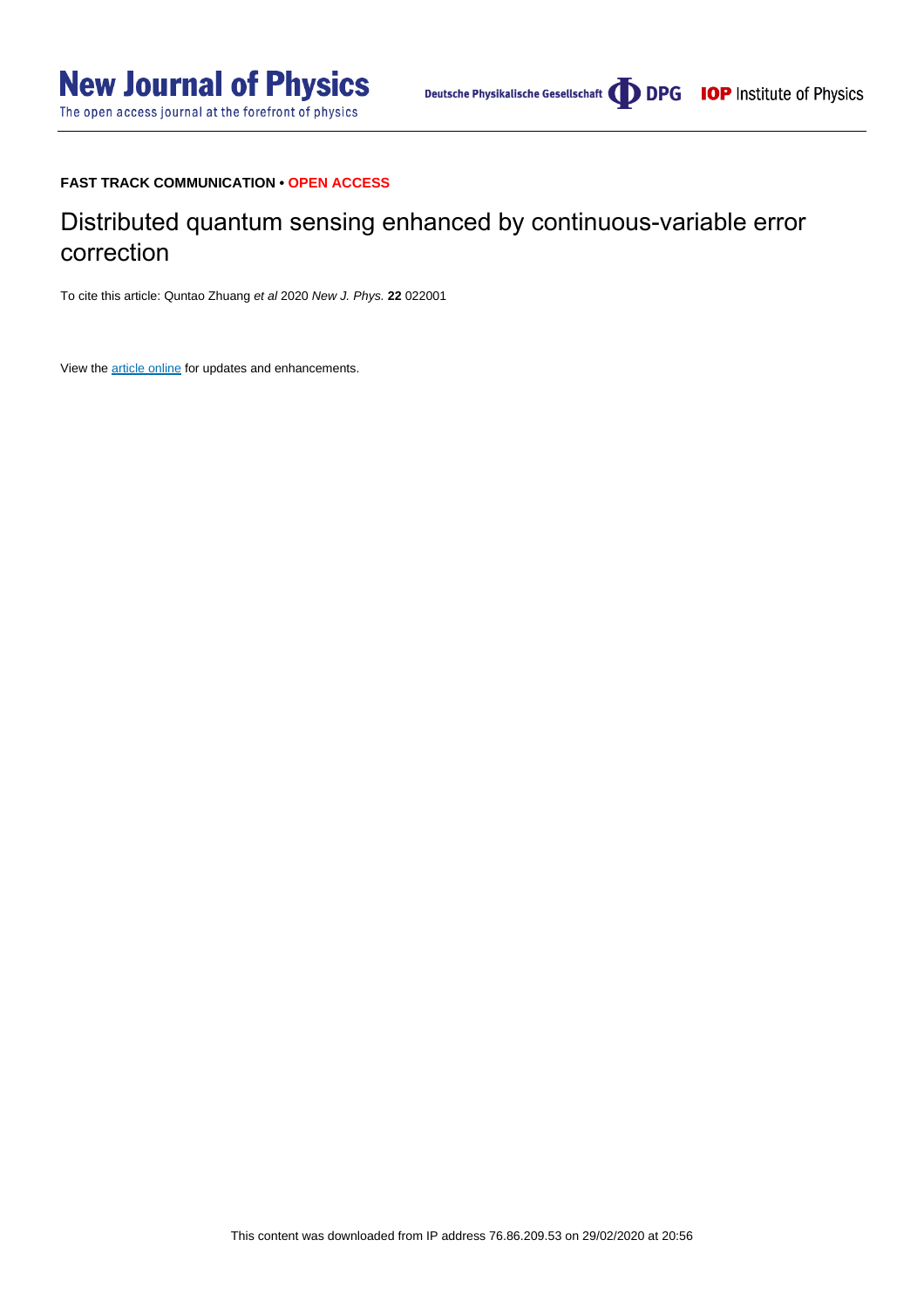# **New Journal of Physics**

The open access journal at the forefront of physics

FAST TRACK COMMUNICATION

Deutsche Physikalische Gesellschaft **ODPG IOP** Institute of Physics

Published in partnership with: Deutsche Physikalische Gesellschaft and the Institute of Physics

# CrossMark

#### OPEN ACCESS

- RECEIVED 5 November 2019
- REVISED 16 January 2020
- ACCEPTED FOR PUBLICATION
- 3 February 2020

PUBLISHED 26 February 2020

Original content from this work may be used under the terms of the [Creative](http://creativecommons.org/licenses/by/4.0) [Commons Attribution 4.0](http://creativecommons.org/licenses/by/4.0) **licence** 

Any further distribution of this work must maintain attribution to the author(s) and the title of the work, journal citation and DOI.



Distributed quantum sensing enhanced by continuous-variable error correction

# Quntao Zhuang<sup>1[,](https://orcid.org/0000-0002-9554-3846)2</sup> , John Preskill<sup>3,4</sup> and Liang Jiang<sup>5,6</sup>

- <sup>1</sup> Department of Electrical and Computer Engineering, University of Arizona, Tucson, AZ 85721, United States of America
	- <sup>2</sup> James C. Wyant College of Optical Sciences, University of Arizona, Tucson, AZ 85721, United States of America
- <sup>3</sup> Institute for Quantum Information and Matter, Caltech, Pasadena, CA, United States of America
	- <sup>4</sup> Walter Burke Institute for Theoretical Physics, Caltech, Pasadena, CA, United States of America
- <sup>5</sup> Pritzker School of Molecular Engineering, University of Chicago, 5640 S. Ellis Ave., Chicago, IL 60637, United States of America
- <sup>6</sup> Yale Quantum Institute, Departments of Applied Physics and Physics, Yale University, New Haven, CT 06520, United States of America

#### E-mail: [zhuangquntao@email.arizona.edu](mailto:zhuangquntao@email.arizona.edu)

Keywords: quantum information, quantum sensing, quanutm error correction, multipartite entanglement, continuous-variable

## Abstract

A distributed sensing protocol uses a network of local sensing nodes to estimate a global feature of the network, such as a weighted average of locally detectable parameters. In the noiseless case, continuous-variable (CV) multipartite entanglement shared by the nodes can improve the precision of parameter estimation relative to the precision attainable by a network without shared entanglement; for an entangled protocol, the root mean square estimation error scales like  $1/M$  with the number M of sensing nodes, the so-called Heisenberg scaling, while for protocols without entanglement, the error scales like  $1/\sqrt{M}$ . However, in the presence of loss and other noise sources, although multipartite entanglement still has some advantages for sensing displacements and phases, the scaling of the precision with  $M$  is less favorable. In this paper, we show that using CV error correction codes can enhance the robustness of sensing protocols against imperfections and reinstate Heisenberg scaling up to moderate values of M. Furthermore, while previous distributed sensing protocols could measure only a single quadrature, we construct a protocol in which both quadratures can be sensed simultaneously. Our work demonstrates the value of CV error correction codes in realistic sensing scenarios.

Quantum sensing  $[1-11]$  $[1-11]$  $[1-11]$  $[1-11]$  $[1-11]$  uses nonclassical resources to enhance measurement precision. It has many applications, including atomic clocks  $[12, 13]$  $[12, 13]$  $[12, 13]$  $[12, 13]$  $[12, 13]$ , the laser interferometer gravitational-wave observatory  $[14, 15]$  $[14, 15]$  $[14, 15]$  $[14, 15]$  $[14, 15]$ , quantum illumination [[16](#page-12-0)–[22](#page-12-0)], quantum reading [[23](#page-12-0)] and bio-sensing [[24](#page-12-0)]. When the sensing task involves multiple parties, entanglement can be extremely beneficial. Early works have already shown that when measuring a single physical parameter with  $M$  sensor probes, entanglement among the sensors can reduce the root mean square (rms) estimation error to the Heisenberg scaling [[4](#page-12-0)–[6,](#page-12-0) [25](#page-12-0)–[28](#page-12-0)] of ∝1/M. In contrast, in the absence of entanglement, the rms estimation error always obeys the standard quantum limit (SQL) scaling of  $\propto$ 1/ $\sqrt{M}$ , as dictated by the law of large numbers.

More recently, this separation between Heisenberg and SQL scaling has been generalized to the scenario of distributed sensing, where an array of sensors aims to sense a global feature, such as a weighted average, of some local parameters detected by different sensor nodes [[29](#page-12-0)–[33](#page-12-0)]. In particular, [[31](#page-12-0)] proposed a protocol to use continuous variable (CV) multi-partite entanglement to enhance the distributed sensing of displacements and phases, which led to the first experimental demonstration [[34](#page-12-0)] of sensing advantage enabled by multi-partite entanglement.

Despite being more robust against loss than their discrete variable (DV) cousins, the performance enhancement in CV distributed sensing protocols still decays in the presence of loss and noise [[35](#page-12-0)]. As a consequence, [[34](#page-12-0)] only achieved a∼20% advantage in the rms estimation error. Therefore, loss mitigation is

© 2020 The Author(s). Published by IOP Publishing Ltd on behalf of the Institute of Physics and Deutsche Physikalische Gesellschaft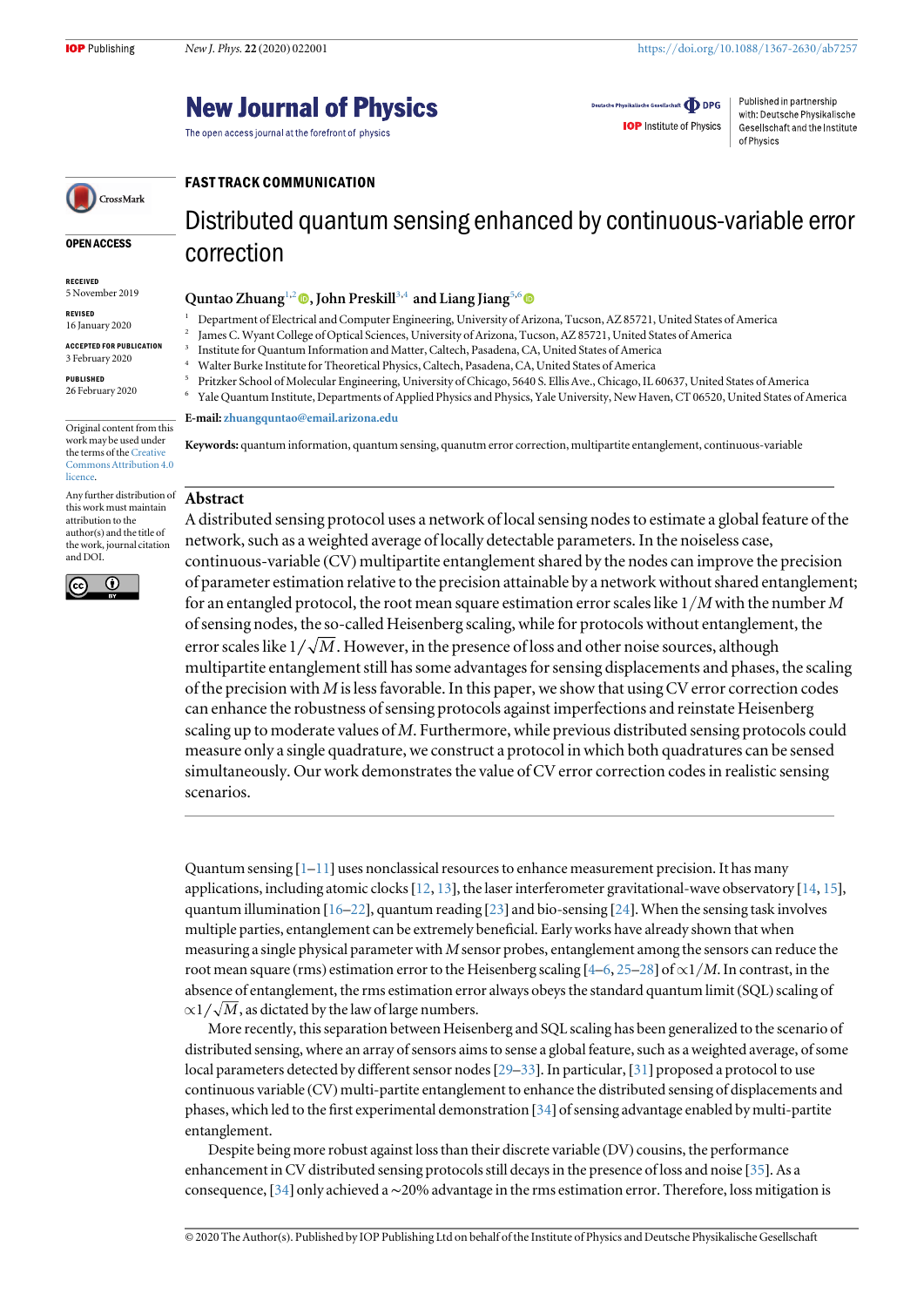<span id="page-2-0"></span>



crucial for achieving a practical advantage in distributed sensing. To this end, [[36](#page-12-0)] proposed to use nonlinear amplifiers [[37](#page-12-0)] to non-deterministically reduce loss in the state distribution process. In this paper, we propose to use the recently developed CV error correction codes[[38](#page-12-0)] to mitigate loss and noise in a deterministic manner.

There has been various proposals to improve the sensing precision with error correction codes in DV systems[[39](#page-12-0)–[45](#page-12-0)]. Most of these works consider a Hamiltonian parameter estimation scenario, where frequent error correction steps are applied to suppress the noise without at the same time suppressing the signal. When the 'Hamiltonian not in the Lindblad span'(HNLS) criterion is satisfied, the Heisenberg scaling in precision can be reinstated  $[43]$  $[43]$  $[43]$ . For applications like radio-frequency (RF) sensing or bio-sensing, however, the sensing process on each spatially distributed sensing node is modeled as a quantum channel. In such a distributedchannel parameter estimation scenario, the distribution loss is a major source of imperfection; we propose to use CV error correction to mitigate this loss. Using the recently developed CV error correction codes based on the Gottesman–Kitaev–Preskill (GKP) code [[46](#page-12-0)], we show that the measurement precision can be substantially improved when the loss is not too high. Inspired by the idea of measuring commuting operators associated with the grid state [[47](#page-12-0)], we also extend the distributed sensing protocol to simultaneously achieve the Heisenberg scaling on both quadratures. We do so without using any ancilla in the source, unlike in the usual super-dense sensing scheme [[48](#page-12-0)].

Our paper is organized as follows. In section 1, we introduce the distributed sensing protocol for real quadrature displacements. In section [2](#page-3-0)we introduce the CV error correction codes, including the GKP-twomode-squeezing code in section [2.1](#page-4-0) and the GKP-stabilizer code in section [2.2.](#page-5-0) Finally, in section [3](#page-7-0), we evaluate the performance improvement achieved using error correction in distributed sensing schemes, including loss mitigation in the sensing of single-quadrature displacements in section [3.1](#page-7-0) and the extension to the sensing of complex-valued displacement (i.e. displacements on both quadratures) in section [3.2](#page-9-0).

# 1. Distributed sensing of real quadrature displacements

For CV sensors, the signal is acquired by measuring the displacement changes in the sensor state—e.g. position and/or momentum change for a mechanical oscillator. The precise measurement of displacements is important for interferometric phase sensing [[35](#page-12-0)], quantum key distribution [[49](#page-12-0)], spin sensing [[50](#page-12-0)], and inertia sensing [[51](#page-12-0)]. Moreover, like the example in RF sensing [[52](#page-12-0)], transducers can transform a even broader class of signals into optical displacements for further sensing purposes. Mathematically, displacements are described by the unitary  $\hat{U}(\alpha) = \exp(\hat{a}^\dagger \alpha - \hat{a} \alpha^*)$ , or equivalently the mode transform  $\hat{a} \to \hat{a} + \alpha$ . Here  $\hat{a}$  is the annihilation operator of the field being sensed. Equivalently, a displacement  $\hat{U}(\alpha)$  can also be represented by a quadrature transform  $(\hat{q}, \hat{p}) \rightarrow (\hat{q} + \sqrt{2} \text{ Re}(\alpha), \hat{p} + \sqrt{2} \text{ Im}(\alpha))$ , where  $\hat{q} = (\hat{a}^{\dagger} + \hat{a})/\sqrt{2}$ ,  $\hat{p} = i(\hat{a}^{\dagger} - \hat{a})/\sqrt{2}$  are the position and momentum quadratures. For simplicity, we will use the notation  $\alpha = (Re(\alpha), Im(\alpha))$ . In this convention, the quadrature variance is  $\hat{p}^2 + \hat{q}^2 = 2\hat{n} + 1$ , where  $\hat{n} \equiv \hat{a}^\dagger \hat{a}$  is the number operator. Thus the vacuum noise  $(\langle \hat{n} \rangle = 0)$  is  $\langle \hat{p}^2 \rangle = \langle \hat{q}^2 \rangle = 1/2$ .

As shown in figure 1, the original distributed sensing protocol[[31](#page-12-0)] aims to obtain a minimum rms error estimate of a weighted average,  $\bar{\alpha} \equiv \sum_{m=1}^{M} w_m \alpha_m$ , of real quadrature displacements  $\{\alpha_m, 1 \leq m \leq M\}$ , where the weights,  $\{w_m, 1 \leq m \leq M\}$ , are non-negative and sum to one<sup>7</sup>. To do that, in general one inputs M modes,  $\hat{a}_m$ ,  $1 \leqslant m \leqslant M$  , one for each sensor node, and performs measurements on the output modes  $\hat{a}''_m$ ,  $1 \leqslant m \leqslant M$  . To model the imperfections from the distributed sensors, we introduce an independent loss channel  $\mathcal{L}_{n}$  with

<sup>&</sup>lt;sup>7</sup> Note that negative weights can be merged into the sign of each  $\alpha_m$ .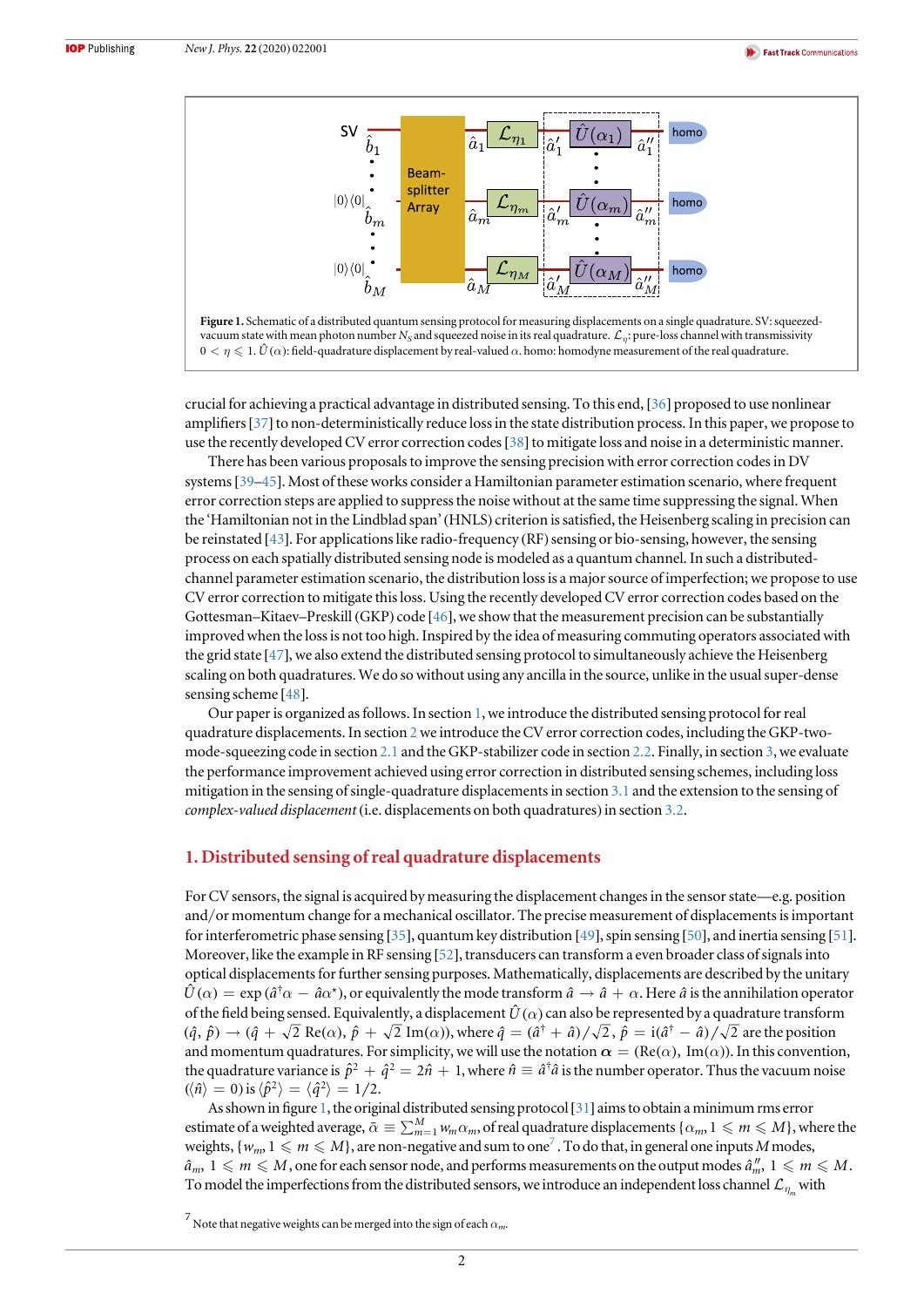<span id="page-3-0"></span>transmissivity  $\eta_m$  on each sensor node, leading to the mode transform  $\hat a'_m=\sqrt{\eta_m}\hat a_m+\sqrt{1-\eta_m}\hat e_m,$  where the environment mode  $\hat{e}_m$  is in a vacuum state. To enable performance comparison, we characterize the overall resource for the sensing task by the total mean photon number  $N_S$  used in modes { $\hat{a}_m$ ,  $1 \leq m \leq M$ }. This is because for sensing applications like bio-sensing one wants to minimize the light power shining on the fragile samples to avoid any damage.

In an entanglement-enhanced distributed sensing protocol, the modes  $\{\hat{a}_m, 1 \leq m \leq M\}$  are in a CV multipartite entangled state, produced by passing a single-mode squeezed vacuum, with mean photon number  $N<sub>S</sub>$ , through a beamsplitter array. Homodyne measurements are applied to obtain the information about the weighted average. To benchmark the performance, we compare the entangled scheme with the optimal separable scheme, where each mode is in a squeezed vacuum state with mean photon number  $N_{m}$ , and the total mean photon number  $\sum_{m=1}^{M} N_m = N_S$  for fair comparison. In principle, one can introduce extra ancilla modes; however, this is not necessary in the lossless case—one can show that each scheme is optimal in its own class, given the total mean photon number constraint. In the lossy case, the optimal protocol is still an open question, but [[31,](#page-12-0) [36](#page-12-0)] were able to show that the scheme in figure [1](#page-2-0) maximizes the Fisher information among Gaussian states and achieves the best precision when homodyne measurement is applied. Recently [[53](#page-12-0)] proved that this scheme is also the optimal Gaussian protocol for distributed phase sensing.

In the following, we evaluate the performance of the entangled and separable sensing protocols in the presence of loss. We set the beasmplitters such that  $\hat{b}_1 \equiv \sum_{m=1}^M w_m \sqrt{\eta_m} \hat{a}_m / \bar{W}$  is in a squeezed-vacuum state, where  $\bar{W} \equiv \sqrt{\sum_{m=1}^{M} w_m^2 \eta_m}$ . Then, we have that  $\tilde{\alpha} \equiv \sum_{m=1}^{M} w_m \text{Re}(\hat{a}_m'')$  is an unbiased estimator of  $\bar{\alpha}$  with the minimum rms error [[31](#page-12-0)]

$$
\delta \alpha_{\eta}^{E} = \frac{\bar{w}}{2} \left( \frac{\bar{\eta}}{(\sqrt{N_S + 1} + \sqrt{N_S})^2} + 1 - \bar{\eta} \right)^{1/2}, \tag{1}
$$

under the average photon-number constraint, where  $\bar{w}\equiv\sqrt{\sum_{m=1}^{M}w_{m}^{2}}$  and  $\bar{\eta}\equiv\sum_{m=1}^{M}w_{m}^{2}\eta_{m}$  / $\bar{w}^{2}$ .

The optimal separable-state scheme, for the scenario under consideration here, employs a product state, but its precision  $\delta\alpha^C_n$  does not have a closed solution in general. For the simple case of  $\eta_m=\eta, w_m=1/M,$ we have [[31](#page-12-0)]

$$
\delta \alpha_{\eta}^{E} = \frac{1}{2} \left( \frac{\eta}{M(\sqrt{N_S + 1} + \sqrt{N_S})^2} + \frac{1 - \eta}{M} \right)^{1/2}.
$$
 (2)

$$
\delta \alpha_{\eta}^{C} = \frac{1}{2} \left( \frac{\eta}{M(\sqrt{N_S/M + 1} + \sqrt{N_S/M})^2} + \frac{1 - \eta}{M} \right)^{1/2}.
$$
 (3)

As shown in figure [5](#page-8-0), in the lossless case, the separable scheme has its precision obeying the SQL, while the entangled scheme achieves the Heisenberg scaling; even when there is loss, the entanglement enhancement survives, due to the robustness of CV multipartite entanglement. However, the scaling advantage is entirely gone even for small M. To mitigate the loss issue, we consider CV quantum error-correction.

## 2. CV error correction

Quantum error correction [[54](#page-12-0)] codes are originally developed for protecting DV quantum information for scalable quantum computing, sometimes even with the aid of CV systems [ $46, 55, 56$  $46, 55, 56$  $46, 55, 56$  $46, 55, 56$  $46, 55, 56$ ]. However, various quantum sensing applications require CV quantum information processing. To facilitate these applications, the question to be addressed in this section is: can we protect CV quantum information against noise?

The general idea to correct a CV mode is to encode a single mode into multiple modes. Indeed, previous such proposals can correct single-mode errors[[57](#page-12-0), [58](#page-12-0)]. However, a key difference of CV systems is that errors(e.g. thermal noises and excitation loss) happen with *unity* probability on *all* modes. Thermal noise can be described by an additive white Gaussian noise channel (AWGN)  $\Phi_{\sigma^2}$ , which applies a Gaussian distributed complexvalued random displacement  $\hat{a}' = \hat{a} + (\epsilon_q + i \epsilon_p) / \sqrt{2}$  on the input mode. Here  $\epsilon_p$ ,  $\epsilon_q$  are real Gaussian distributed with standard deviation  $\sigma$ . In fact, it suffices to consider AWGN channels for all Gaussian noise models, due to channel reduction relations [[59](#page-12-0)–[63](#page-12-0)]. As an example, the excitation loss channel  $\mathcal{L}_\eta$  can be combined with an amplification channel  $A_G$  in front, described by the mode transform  $\hat{a}' = \sqrt{G}\hat{a} - \sqrt{G-1}\hat{e}^{\dagger}$ joint on the vacuum environment mode  $\hat{e}$ . Choosing the gain  $G = 1/\eta$ , we obtain the composite channel  $\mathcal{L}_{\eta} \circ \mathcal{A}_{1/\eta} = \Phi_{1-\eta}^{\quad 8}.$ 

<sup>8</sup> Because  $A_{1/\eta}$   $\circ$   $\mathcal{L}_{\eta} = \Phi_{1/\eta-1}$  and  $\mathcal{L}_{\eta}$   $\circ$   $\mathcal{A}_{1/\eta} = \Phi_{1-\eta}$  and  $1-\eta \leq 1/\eta-1$ , it is always beneficial to apply amplification before the loss.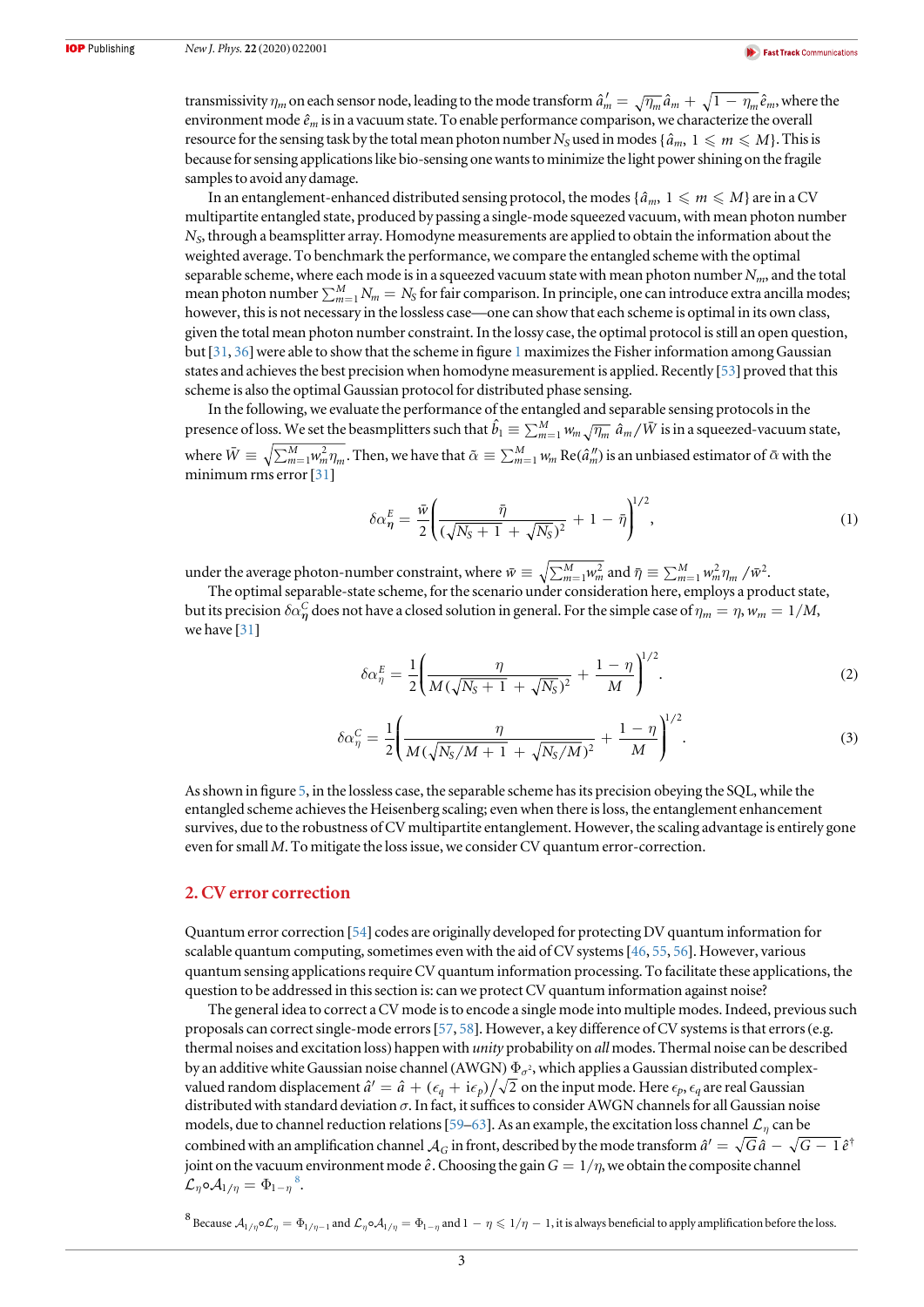<span id="page-4-0"></span>

To correct the AWGN noise, the new idea in [[38](#page-12-0)] is to use GKP grid states to encode CV information. This builds on an observation emphasized in [[47,](#page-12-0) [64](#page-12-0)]—that with GKP grid states we can simultaneously measure two quadratures with high precision, as long as we're promised that the displacement of both quadratures is small. The GKP grid state has wave function

$$
|GKP\rangle \propto \sum_{t=-\infty}^{\infty} e^{-\pi \Delta^2 t^2} \int e^{-(q-\sqrt{2\pi}t)^2/2\Delta^2} |q\rangle dq \propto \sum_{t=-\infty}^{\infty} \int e^{-\Delta^2 p^2/2} e^{-(p-\sqrt{2\pi}t)^2/2\Delta^2} |p\rangle dp.
$$
 (4)

When  $\Delta \ll 1$ , its Wigner function is peaked around a square grid of spacing  $\sqrt{2\pi}$  in the phase space. The overall variance  $\langle \hat{q}^2 \rangle \simeq \langle \hat{p}^2 \rangle \simeq 1/2\Delta^2$  equals the mean photon number N<sub>S</sub>; however, if we consider only the phase space region close to a single peak, the variances in position and momentum are  $\Delta^2/2 \simeq 1/4N_S \ll 1$ , only twice the squeezed-vacuum variance.

Below we will recall two codes introduced in [[38](#page-12-0)], the GKP-two-mode-squeezing code and the GKPstabilizer code. To understand the error correction mechanism, consider two input modes to an encoding circuit. Mode 1 will be used to detect the signal, and mode 2 is an ancilla which has been prepared in a GKP state. The encoding circuit applies a Gaussian unitary operator  $\hat{U}_{\!S}$  to this pair of modes, where  $\bm{S}$  is a symplectic tranformation; its inverse  $\hat U_S^\dagger$  can be used to decode the state. Between encoding and decoding, the two modes are subjected to additive noise—the noise operation is a displacement  $\hat{U}(\epsilon) = \hat{U}_1(\epsilon_1) \otimes \hat{U}_2(\epsilon_2)$ . Thus, after decoding, the noise is transformed to a modified displacement  $\hat{U}_{\mathcal{S}}^{\dagger} \hat{U}(\epsilon) \hat{U}_{\mathcal{S}} = \hat{U}(\epsilon')$ , where  $\epsilon' = \mathcal{S}^{-1} \epsilon$  [[65](#page-12-0)]. By choosing a proper entangling transform  $\hat{U}_S$ , one induces a correlation of the effective displacements  $\epsilon'_1$  and  $\epsilon'_2$  of the two modes. Then by measuring the displacement  $\epsilon'_2$  of the GKP ancilla, one can infer a displacement  $\hat U(\epsilon_c)$ which corrects the additive error  $\epsilon_1'$  on the signal mode. In this scheme, while all operations are Gaussian, the input ancilla is a non-Gaussian GKP grid states, so the effectiveness of error correction is compatible with the no-go theorem for Gaussian error correction in [[66](#page-12-0)].

### 2.1. GKP-two-mode-squeezing code

As illustrated in figure 2, the GKP-two-mode-squeezing code uses a two-mode squeezing operation  $\hat{T}_{12}(G_T)$  to entangle the input state with an ancilla initialized in the GKP grid state. After both modes go through the noise channel  $\Phi_{\sigma}$ , another conjugate two-mode squeezing operation  $\hat{T}_{12}^T(G_T)$  is performed. Finally, both quadratures of the ancilla are measured modulo  $\sqrt{2\pi}$  to diagnose the displacement error on the input state. After conjugation of the displacement error by the two-mode squeezing operator, we obtain the the effective displacements  $\hat{T}_{12}^{\dagger}(G_T)[\hat{U}_1(\epsilon_1)\otimes \hat{U}_2(\epsilon_2)]\hat{T}_{12}(G_T) = \hat{U}_1(\sqrt{G_T}\,\epsilon_1 + \sqrt{G_T-1}\,\epsilon_2)\otimes \hat{U}_2(\sqrt{G_T}\,\epsilon_2 + \sqrt{G_T-1}\,\epsilon_1);$  we see that when  $G_T$  is large, the effective displacements are highly correlated. Thus measuring the displacement noise of the ancilla provides a good estimate of the displacement error on the signal, and therefore enables approximate correction of the error through a counter-displacement. Although the uncertainty principle forbids the simultaneous precise measurement of displacements on both quadratures, an ancilla in the GKP grid state allows the precise measurement of both quadrature displacements modulo  $\sqrt{2\pi}$ . Reference [[38](#page-12-0)] has given a detailed analysis on the amount of noise reduction in this scheme. We plot the rms logical noises  $\sigma_p$ ,  $\sigma_q$  given by equation (24) in [[38](#page-12-0)] on each quadrature with the physical noise  $\sigma$  in figure [3.](#page-5-0) The code helps when  $\sigma \leq 0.558$ , which corresponds to loss  $\eta \geqslant 0.689$ .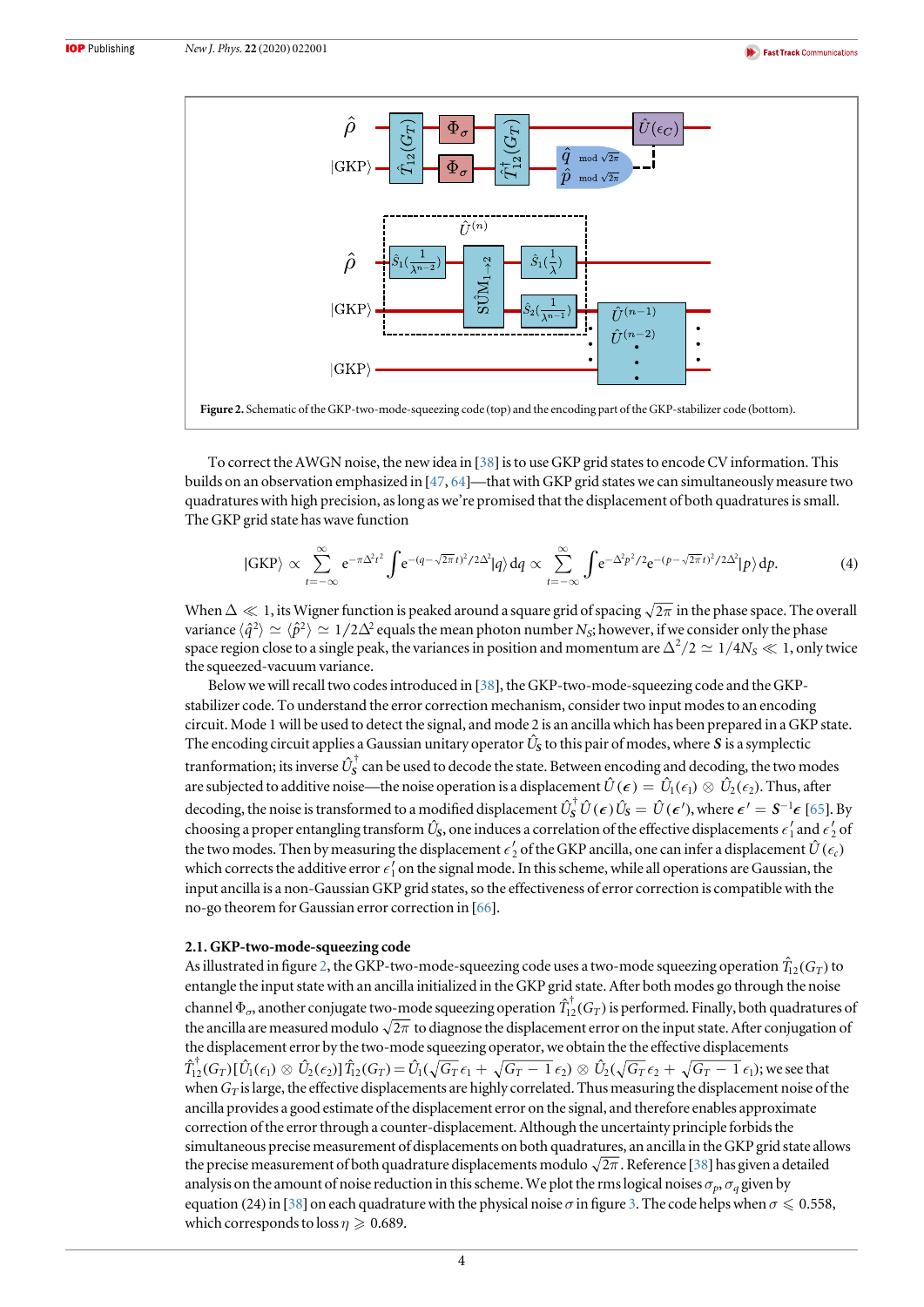<span id="page-5-0"></span>

Figure 3. Performance of the GKP-two-mode-squeezing code and the GKP-stabilizer code. (a) Position-quadrature logical noise  $\sigma_q$ versus the physical noise  $\sigma$ . (b) Momentum-quadrature logical noise  $\sigma_p$  versus the physical noise  $\sigma$ . The colors from red to blue indicates the level of squeezing from  $\lambda = 1.05, 1.15, \cdots, 1.95, 2.05$  in the GKP-stabilizer codes.

### 2.2. GKP-stabilizer codes

Reference [[38](#page-12-0)] has also proposed a more general GKP-stabilizer code. In the GKP stabilizer code, a hierarchical structure of squeezing and GKP encoding is used, as shown in figure [2](#page-4-0). We begin by analyzing the lowest level ( $n = 2$ ).

The encoding is achieved by a sequence of Gaussian operations—a two-mode SUM gate and single-mode squeezing operations. Recall that a SUM gate  $SUM_{1\rightarrow 2}$  acts on a pair of modes according to

$$
S\hat{U}M_{1\to 2}: (\hat{q}_1, \hat{p}_1, \hat{q}_2, \hat{p}_2) \to (\hat{q}_1, \hat{p}_1 - \hat{p}_2, \hat{q}_1 + \hat{q}_2, \hat{p}_2),
$$
\n(5)

and that a squeezing operation acts on mode m according to

$$
\hat{S}_m(\lambda) : (\hat{q}_m, \hat{p}_m) \to (\lambda \hat{p}_m, \hat{q}_m/\lambda). \tag{6}
$$

To protect mode 1, we make use of the GKP ancilla mode 2 via the encoding circuit

$$
\hat{U}^{(2)} = \hat{S}_1(\gamma)\hat{S}_2(\beta)\text{SUM}_{1\rightarrow 2}\hat{S}_1(\delta). \tag{7}
$$

Here the order of operations is read from right to left—that is,  $\hat{S}_1(\delta)$  acts first, followed by the sum gate and then  $\hat{S}_1(\gamma)\hat{S}_2(\beta)$ . The overall  $4\times 4$  symplectic matrix applied to the four quadratures can be calculated to be

$$
S_{\hat{U}^{(2)}} = \begin{pmatrix} \delta \gamma & 0 & 0 & 0 \\ 0 & \frac{1}{\delta \gamma} & 0 & -\frac{1}{\gamma} \\ \delta \beta & 0 & \beta & 0 \\ 0 & 0 & 0 & \frac{1}{\beta} \end{pmatrix} .
$$
 (8)

The decoding circuit is the encoder run in reverse and implements the unitary  $\hat{U}^{(2)\dagger}$ .

Now suppose that after encoding, additive noise acts on the two modes leading to the displacement  $\epsilon = (\epsilon_1^q, \epsilon_1^p, \epsilon_2^q, \epsilon_2^p)^T$  and then the decoder is applied. If there is no noise, the decoder perfectly restores the input signal. But when there is noise the decoder distorts the noise, yielding noise in the output signal

$$
\boldsymbol{\epsilon}' = S_{\hat{U}}^{-1} \boldsymbol{\epsilon} = \left(\frac{1}{\delta \gamma} \epsilon_1^q, \delta \gamma \epsilon_1^p + \delta \beta \epsilon_2^p, -\frac{1}{\gamma} \epsilon_1^q + \frac{1}{\beta} \epsilon_2^q, \beta \epsilon_2^p\right)^T. \tag{9}
$$

Because mode 2 was initially encoded as an ideal GKP grid state, it is possible to simultaneously measure the offset of both quadratures in mode 2, assuming the (distorted) noise is sufficiently weak. Once we know the offset in mode 2, we can approximately diagonose the additive shift in the (unmeasured) mode 1. Specifically, after measuring

$$
\Delta q_2 = -\frac{1}{\gamma} \epsilon_1^q + \frac{1}{\beta} \epsilon_2^q, \quad \Delta p_2 = \beta \epsilon_2^p,
$$
\n(10)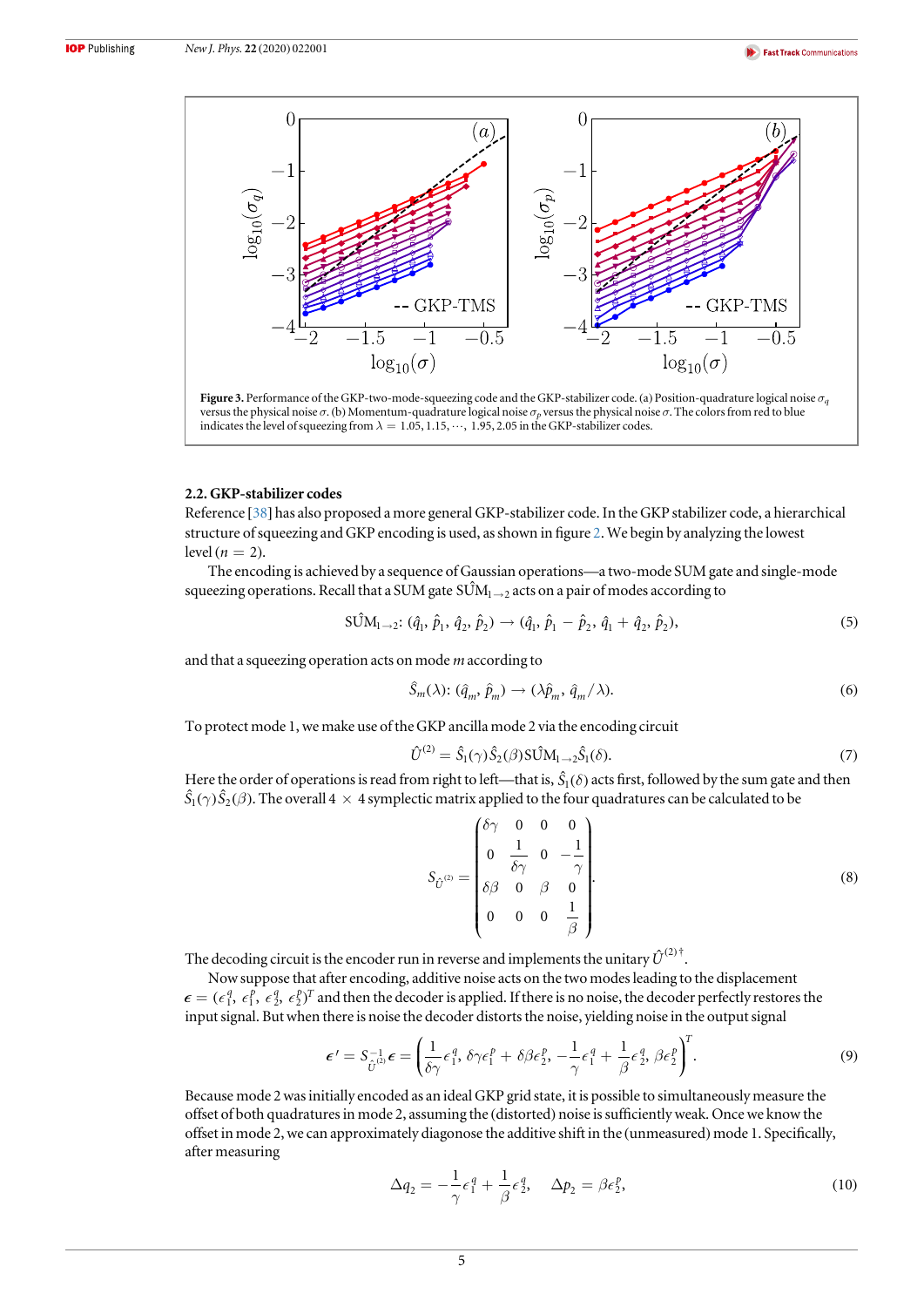<span id="page-6-0"></span>we apply a corrective displacement  $\epsilon_c = (\Delta q_2 / \delta, -\delta \Delta p_2)^T$ , obtaining the partially corrected noise in mode 1:

$$
\boldsymbol{\epsilon}_1'' = \left(\frac{1}{\delta \beta} \epsilon_2^q, \delta \gamma \epsilon_1^p\right)^T. \tag{11}
$$

Suppose for example that  $\delta = 1, \beta = \gamma^{-1} = \lambda > 1$ , and that  $\epsilon_1^q, \epsilon_1^p, \epsilon_2^q, \epsilon_2^p \approx \epsilon$  are all comparable; then the noise in both quadratures of mode 1 is suppressed by a factor  $\lambda^{-1}$  relative to an unprotected mode. In practice the noise suppression is limited because, for a given noise strength there is a limit to how much we can squeeze the noise and still read out both quadratures of the GKP grid state unambiguously. Furthermore, if the GKP grid states themselves are only finitely squeezed, further squeezing during the protocol may compromise their errorcorrecting power.

We can go further in a protocol that makes use of multiple GKP-encoded modes. To see how that works, we consider the case where the noise acting on the two modes is asymmetric, so that  $\epsilon_2^q \approx \epsilon_2^p \approx \epsilon_2 < \epsilon_1 \approx \epsilon_1^q \approx \epsilon_1^q$ , and we adjust the protocol so that the output noise on mode 1 after decoding and recovery is balanced between  $q$ and  $p$ ; hence

$$
\delta \gamma \epsilon_1 = \frac{1}{\delta \beta} \epsilon_2 \Rightarrow \kappa = \delta^2 \beta \gamma, \quad \text{where} \quad \kappa = \epsilon_2 / \epsilon_1 < 1. \tag{12}
$$

There is a further constraint—we do not want the shift error in mode 2 after decoding to be too large, which would compromise our ability to measure both quadratures accurately. To ensure that the distorted error is comparable in both quadratures in mode 2, we impose

$$
\frac{1}{\gamma}\epsilon_1 = \beta \epsilon_2 = \beta \kappa \epsilon_1 \Rightarrow \kappa = \frac{1}{\beta \gamma} \Rightarrow \delta = \kappa. \tag{13}
$$

To summarize, if the noise in mode 2 is weaker than the noise in mode 1 by the factor  $\kappa < 1$ , and if we want the error-corrected noise in mode 1 to be balanced between the  $q$  and  $p$  quadratures, we use the encoder with

$$
\gamma = \frac{1}{\lambda}, \quad \beta = \frac{\lambda}{\kappa}, \quad \delta = \kappa < 1,\tag{14}
$$

where  $\lambda > 1$ ; then the error corrected noise in mode 1 is  $\epsilon_2/\lambda$  in both quadratures.

Because the scheme works for asymmetric noise, it can be used iteratively. For example, with three modes, where mode 1 is the sensing mode and modes 2 and 3 are GKP-encoded ancillas, we can use mode 3 to reduce the additive noise in mode 2 by a factor of  $1/\lambda$ , and then use mode 2 to reduce the noise in mode 1 by a further factor of  $1/\lambda$ , achieving all together a reduction by  $1/\lambda^2$  in the noise in the sensing mode. If there are  $n-1$ GKP-encoded ancillas, then as indicated in figure [2](#page-4-0) the encoding circuit acting on modes 1 and 2 would be

$$
\hat{U}^{(n)} = \hat{S}_1 \left(\frac{1}{\lambda}\right) \hat{S}_2 (\lambda^{n-1}) \text{S} \hat{U} M_{1 \to 2} \hat{S}_1 \left(\frac{1}{\lambda^{n-2}}\right),\tag{15}
$$

which implements the symplectic transformation

$$
S_{\hat{U}^{(n)}} = \begin{pmatrix} \lambda^{1-n} & 0 & 0 & 0 \\ 0 & \lambda^{n-1} & 0 & -\lambda \\ \lambda & 0 & \lambda^{n-1} & 0 \\ 0 & 0 & 0 & \lambda^{1-n} \end{pmatrix}.
$$
 (16)

Guided by this intuition, let us formally optimize the decoding operations. Suppose on the  $(n - 1)$ -th level the logical noises  $Z_{q,n-1}$  and  $Z_{p,n-1}$  have been reduced to  $\sigma_{q,n-1}$  and  $\sigma_{p,n-1}$ ; then the initial covariance matrix of the additive noise on the ancilla  $Z_{q,n}^{(0)}$ ,  $Z_{p,n}^{(0)}$  and the  $(n-1)$ -th level logical noise is  $V_{0,n-1} = \text{Diagonal}[\sigma^2, \sigma^2, \sigma_{q,n-1}^2, \sigma_{p,n-1}^2]$ . After the encoding and decoding the effective noise covariance matrix  $V_{ED,n} = S_{\hat{U}}^{(n) \dagger} V_{0,n-1} S_{\hat{U}}^{T_{(n) \dagger}}$ . The decoding operation measures the ancilla of the  $(n - 1)$ -th level and performs a displacement on the *n*th level ancilla

$$
Z_{q,n} = Z_{q,n}^{(0)} - C_q R_{\sqrt{2\pi}}(Z_{q,n-1}),
$$
\n(17)

$$
Z_{p,n} = Z_{q,n}^{(0)} - C_p R_{\sqrt{2\pi}} (Z_{p,n-1}).
$$
\n(18)

Here  $R_s(z) = z - n^*(z) s$  and  $n^*(z) = \text{argmin}_{n \in \mathbb{Z}} |z - ns|$ , i.e. function  $R_s(z)$  takes the generalized modulo z mod s. The choice of the coefficients minimizes the variance in the ideal case,

$$
C_q = \frac{V_{\text{ED},n}(1, 3)}{V_{\text{ED},n}(3, 3)}, C_p = \frac{V_{\text{ED},n}(2, 4)}{V_{\text{ED},n}(4, 4)}.
$$
\n(19)

Due to the imperfect measurement of quadratures that a GKP grid state offers, after the error correction the probability density function (PDF) of the logical noise  $P_{Z_{x,n}}(\cdot)$ ,  $x = p$ , q is not Gaussian. It can be obtained through the following recursion relation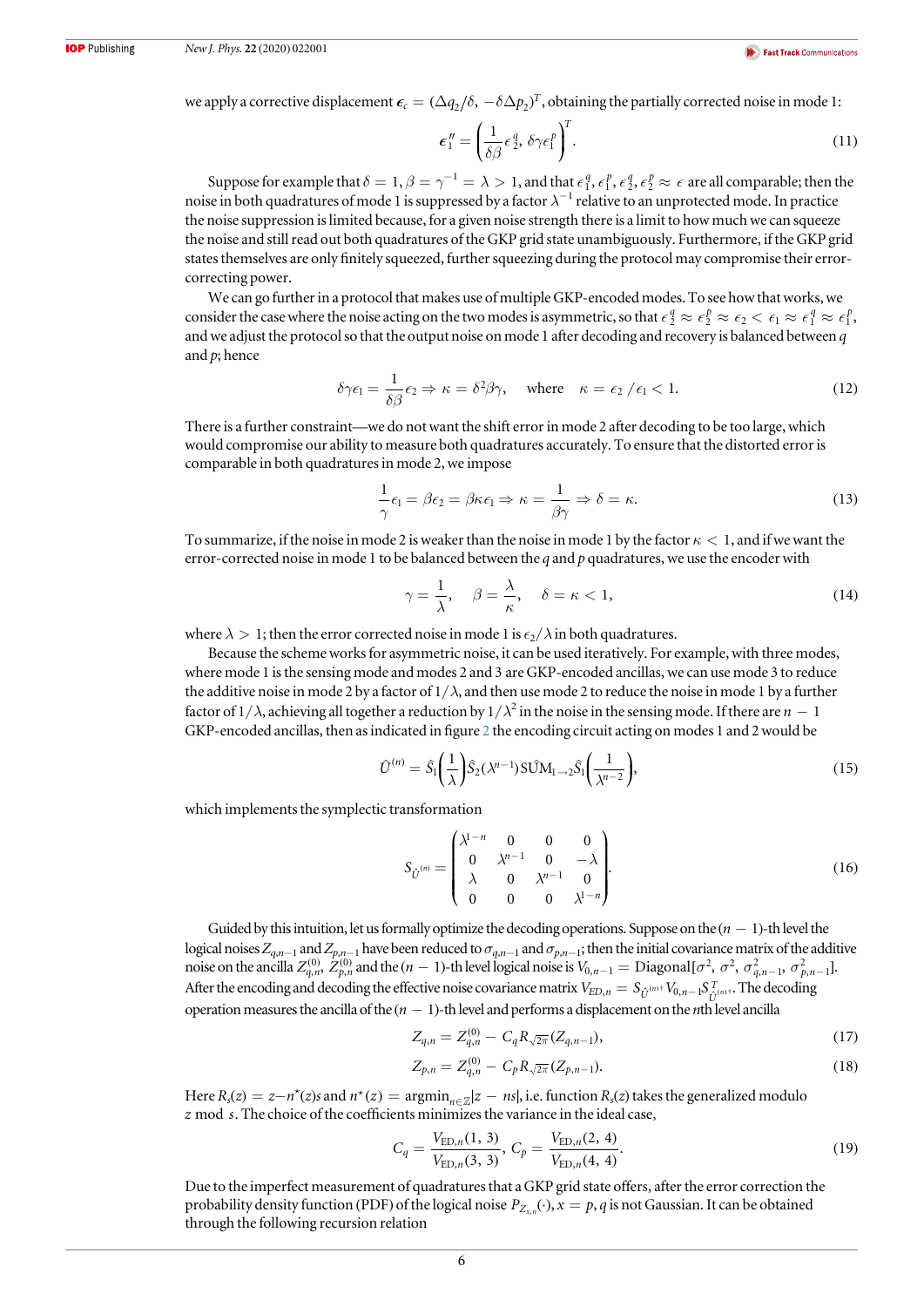<span id="page-7-0"></span>

$$
P_{Z_{x,n}}(\xi_x) = \int d\xi_0 \int d\xi_1 P_{Z_{x,n}^{(0)}}(\xi_0) P_{Z_{x,n-1}}(\xi_1) \delta[\xi_x - \xi_0 - C_x R_{\sqrt{2\pi}}(\xi_1)]
$$
  
= 
$$
\sum_{n=-\infty}^{\infty} \int_{n-\sqrt{2\pi}}^{n+\sqrt{2\pi}} d\xi_1 P_{Z_{x,n}^{(0)}}[\xi_x - C_x R_{\sqrt{2\pi}}(\xi_1)] P_{Z_{x,n-1}}(\xi_1),
$$
 (20)

where  $n_{\pm} = n \pm 1/2$ . Note that  $P_{Z_{x,n}^{(0)}}(\cdot)$  and the initial noise  $P_{Z_{x,1}}(\cdot)$  both obey zero-mean Gaussian distributions with variance  $\sigma^2$ . The variances of the logical noises can be obtained by integrations over the PDFs obtained from the recursion.

Suppose all measurements are perfect (without the  $\sqrt{2\pi}$  ambiguity), then the ideal evolution of noise obeys

$$
\sigma_{q,n}^2 \simeq \frac{\sigma_{q,n-1}^2}{\lambda^2 (1 + \lambda^{-2n} \sigma^{-2} \sigma_{q,n-1}^2)}, \sigma_{p,n}^2 \simeq \lambda^{2-2n} \sigma^2.
$$
 (21)

In the small noise limit, we have  $\sigma_{q,n}^2\simeq\sigma_{p,n}^2\simeq\lambda^{2-2n}\sigma^2$ , which indeed agrees with the intuitive understanding.

To summarize, if there is one input signal model we wish to protect in a sensing experiment, we may introduce  $n - 1$  ancilla GKP grid states and then iterate the protocol  $n - 1$  times, thereby reducing the noise strength to  $\sigma_{n-1} \simeq \sigma/\lambda^{n-1}$  in the error-corrected signal state. To precisely evaluate the error correction performance under moderate noise, we perform numerical integration of equation ([20](#page-6-0)) repeatedly and obtain the standard deviation  $\sigma_{a,n}$ ,  $\sigma_{b,n}$ . The results, for the case  $n = 7$ , are in figure [3](#page-5-0), where different levels of the squeeze parameter  $\lambda$  are chosen, indicated by the color; we did not perform the computations for larger values of  $n$  due to limitations on numerical precision. When the initial noise  $\sigma$  is large, the modulo  $\sqrt{2\pi}$  property of the measurement leads to excess noise and thus hinders the error correction performance. At certain critical noise level, the code ceases to reduce the noise, as indicated by the termination of the plots on the right-hand-side in figure [3.](#page-5-0)

## 3. Improved distributed sensing

Now we apply the CV error correction codes in the distributed sensing protocol introduced in section [1.](#page-2-0) We will evaluate the standard deviations in parameter estimation given the loss and error correction. Although the GKP based error correction codes lead to non-Gaussian random errors in the parameter estimation, the standard deviation of noise is still a good characterization of the measurement precision. This is because in a parameter estimation scenario, one can average multiple independent repetitions of the same measurement, even when each measurement is already multi-mode. When the number of repetitions is large, the central limit theorem guarantees that the averaged measurement error is Gaussian distributed and thus can be characterized entirely by its standard deviation.

#### 3.1. Error corrected real quadrature sensing

We apply the GKP-two-mode-squeezing code and the GKP-stabilizer code in a real-quadrature distributed sensing protocol. As shown in figure 4, to perform distributed sensing on different nodes, one first locally generates signal modes { $\hat{a}_m$ ,  $1 \leq m \leq M$ } in the same CV multipartite entangled state as in section [1.](#page-2-0) After the beamsplitter array, each mode *a*ˆ*<sup>m</sup>* in the multipartite entangled state is immediately encoded (with additional ancilla) to protect against independent loss errors; to facilitate error correction, amplifiers  $A_{1/n}$  transform the loss channels  $\mathcal{L}_n$  to AWGN channels that can be corrected with the standard GKP decoder. Before the sensing process, decoding is applied to the received signal modes and ancillae, and then the error-corrected signal inputs,  $\{\hat{a}'_m\}$ , are injected to sense displacements. Note that, while a total of ∝M ancilla modes are used in the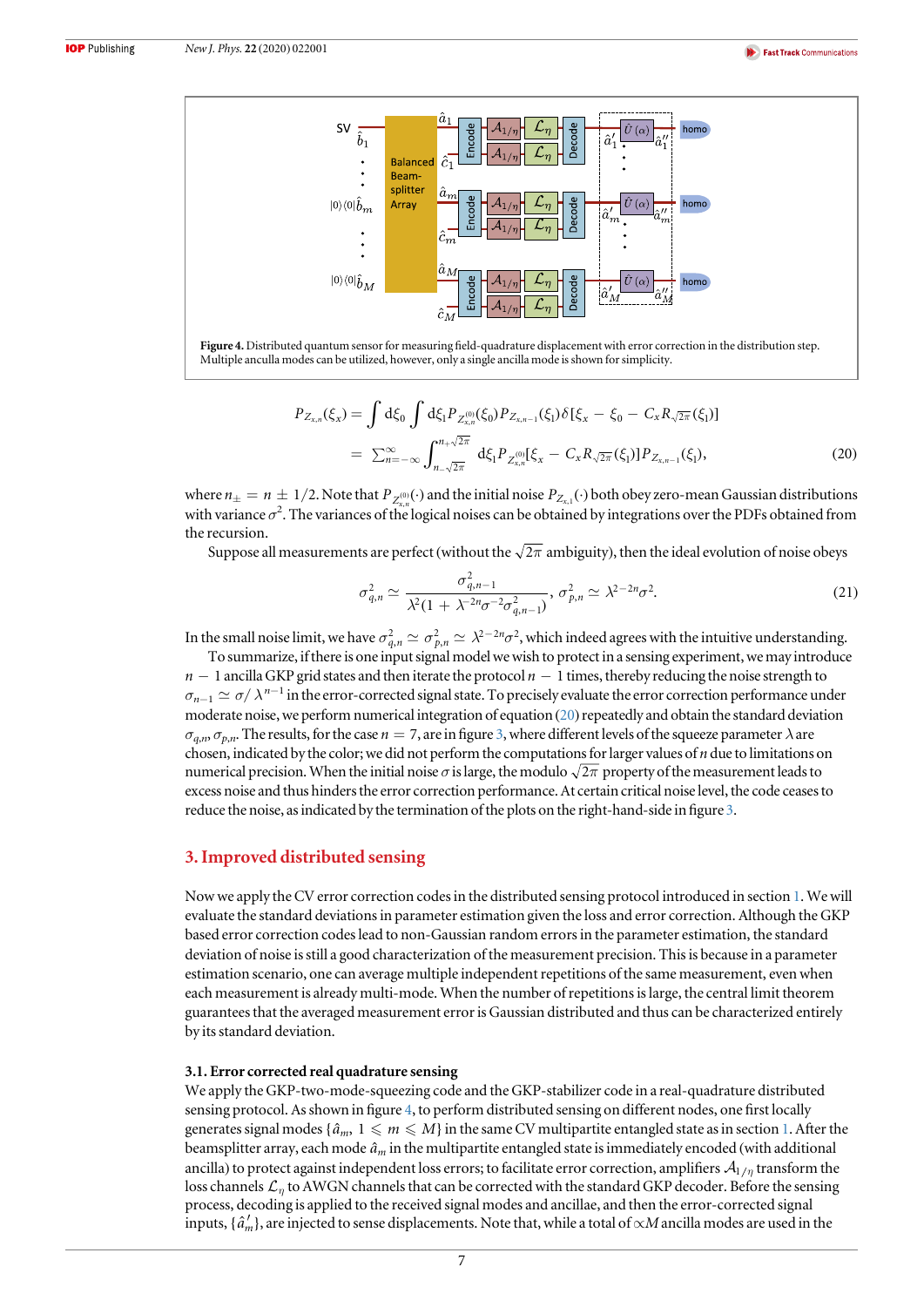<span id="page-8-0"></span>

Figure 5. Performance of error correction codes for distributed real quadrature displacement sensing.  $N_S = M n_S$ ,  $n_S = 1$ .  $\delta \alpha$  is the measurement standard deviation and M is the number of sensing nodes. While the lossless case is plotted for comparison, we considered various losses  $\eta$  (corresponding to noise  $\sigma = \sqrt{1 - \eta}$  in figure [3](#page-5-0)) for the protocols: (a)  $\eta = 0.99$  (log<sub>10</sub> $\sigma = -1$ ), (b)  $\eta = 0.95$  $(\log_{10} \sigma \simeq -0.65)$ , (c)  $\eta = 0.9$   $(\log_{10} \sigma = -0.5)$ , and (d)  $\eta = 0.85$  ( $\log_{10} \sigma \simeq -0.41$ ). QEC1: GKP-two-mode-squeezing code. QEC2: GKP-stabilizer code with  $n = 7$ . Note that in (c) and (d) the performance of QEC 1 is worse than non-corrected case, due to the extra amplification required to reduce loss to additive thermal noise.

entanglement distribution process, the sensing process occurs after the GKP-assisted decoding, and only a single error-corrected signal mode interacts with the sample at each sensing node.

As a demonstration, we consider the case of equal weights and equal displacements; similar advantages are expected for more generic cases. Suppose the error correction code reduces the original noise  $\sqrt{1 - \eta}$  to  $\sigma_{EC}(\eta)$ ; as in equation ([2](#page-3-0)), one can then obtain the precision

$$
\delta \epsilon_{\eta}^{\text{EC}} = \frac{1}{2} \left( \frac{1}{M(\sqrt{N_S+1} + \sqrt{N_S})^2} + \frac{2\sigma_{\text{EC}}^2(\eta)}{M} \right)^{1/2}.
$$
 (22)

Note that, due to the amplification, compared with equation ([2](#page-3-0)) the error is larger by a factor  $\sqrt{\eta}$ , and also the second term inside the square root is a factor of two larger in addition to the change from  $1 - \eta$  to  $\sigma_{\text{EC}}^2(\eta)$ . Using the results in section [2](#page-3-0), we can evaluate the performance of both error correction codes. As shown in figure 5, we see that the GKP-two-mode-squeezing code (orange) only has a small advantage over the scheme without error correction (blue) in the low loss region ( $\eta \leq 0.95$ ). The GKP-stabilizer code with  $n = 7$  (red) gives a much better performance improvement. In the low loss region , the Heisenberg scaling of of precision can be reinstated up to  $M \sim 10^2$  modes. Moreover, when  $\eta = 0.85$  there is still appreciable advantage over the scheme without error correction (blue).

A few comments are worthy of mention here. First, the above performance is valid for arbitrary displacement values, but we can do better the if displacement at each sensing node is guaranteed to be smaller than  $\sqrt{2\pi}$ . A GKP-decoding error could result in a displacement of  $\hat{a}^{\prime}$  by an unknown integer multiple of  $\sqrt{2\pi}$ , but this error has no damaging effect if we decode the result of the homodyne measurement of each mode by evaluating it modulo  $\sqrt{2\pi}$ . Second, in a fair comparison between sensing schemes, we usually fix the mean photon number of the source that interacts with the samples. In the above comparison, we have not quite done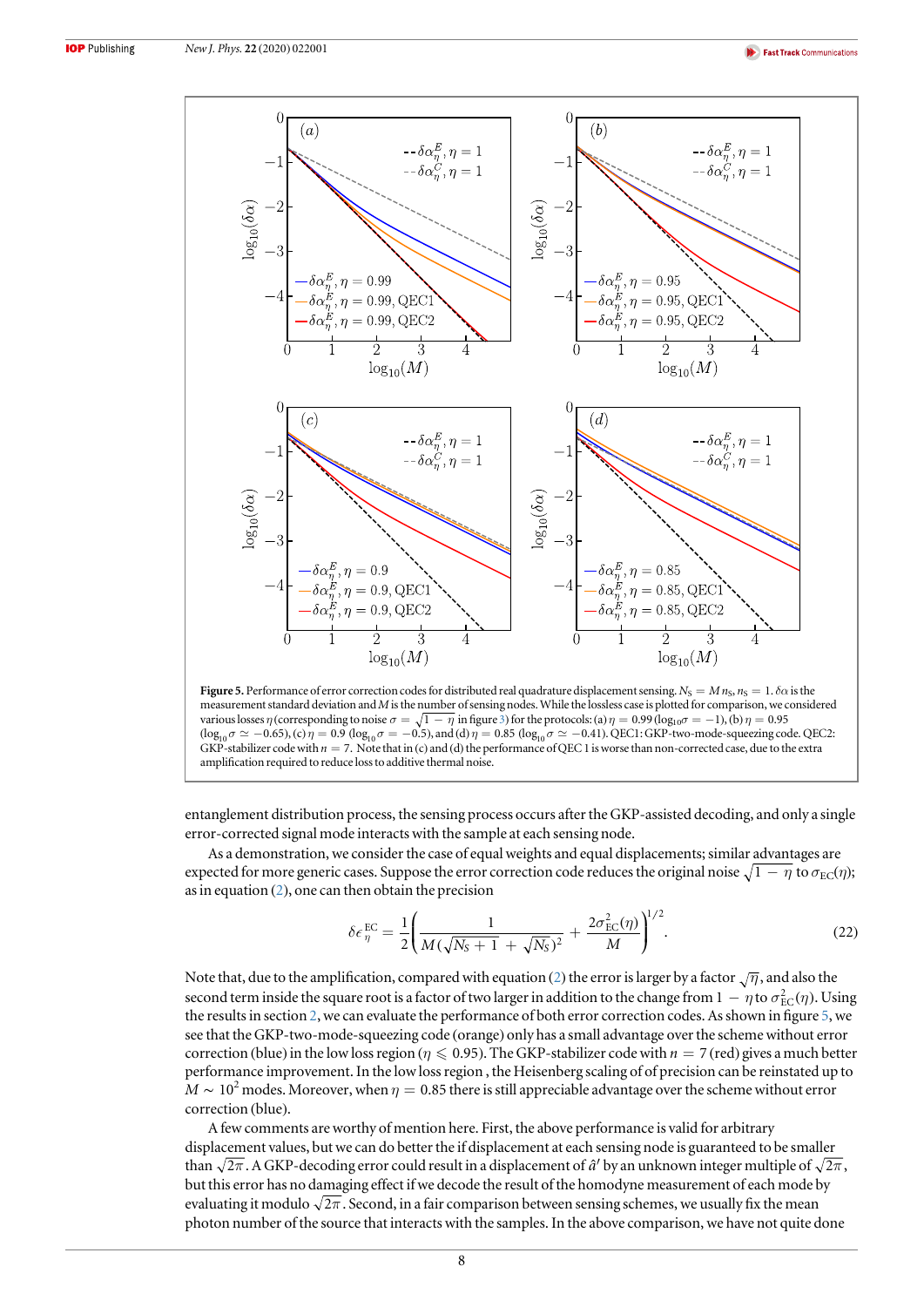<span id="page-9-0"></span>

that, because in the case without error correction the mean photon number at the sensing nodes has been attenuated by the loss factor  $\eta$ , while in the case with error correction we have compensated for the loss channel  $\mathcal{L}_n$  with the amplification channel  $\mathcal{A}_{1/n}$ , which transforms the loss channel into an AWGN channel. However, as one can see in figure [5](#page-8-0), we have plotted the separable scheme in the lossless case (gray dashed) for comparison it has the same input mean photon number∼ $N_S/M$ , while its performance is limited by the SQL. Also, the dominant noise in the entangled scheme without error correction (blue) comes from loss, and further increasing the initial mean photon number  $N_S$  barely changes the performance. Finally, we address the necessity of the GKP grid states. For single-quadrature measurement, one might think that a CV repetition code [[57](#page-12-0)]will also be able to suppress the noise due to an effective squeezing. However, in that case while the noise in one quadrature decreases, the noise in the other quadrature increases, leading to an overall increase in the mean photon number. Only a code with non-Gaussian resources such as GKP grid states can suppress noise in both quadratures.

#### 3.2. Distributed sensing for complex-valued displacements

The original distributed sensing protocol [[31](#page-12-0)] only estimates displacements on a single quadrature. Because a GKP grid state enables the precise measurement of both quadratures [[47](#page-12-0), [64](#page-12-0)] when the displacements are small, we hope to utilize GKP grid states to extend the distributed sensing protocol to estimate complex-valued displacements. Let us start with the simple lossless and equal-weight case, later we will address the extensions to the unequal-weight and lossy cases. Compared with the original protocol in figure [1,](#page-2-0) the new protocol (schematic in figure 6) has mode  $\hat{b}_1$  in a GKP grid state instead of a squeezed vacuum state; the output modes from passing the mode  $\hat{b}_1$  through the same beamsplitter array go through displacements  $\hat{U}(\alpha)$ , with complex  $\alpha$ . Finally one utilizes simultaneous measurement of quadratures with a modulo  $\sqrt{2\pi}$  constraint.

Below we design estimators for both the real and imaginary parts of  $\alpha$  and analyze their performance. A direct attempt to create estimators of  $Re(\alpha)$  and Im( $\alpha$ ) is simply to take the averages of the measurement results, direct attempt to create estimators of  $\text{Re}(\alpha)$  and  $\text{Im}(\alpha)$  is simply to take the averages of the measurement results  $\{\hat{q}_m^{\prime\prime} = R_{\sqrt{2\pi}}(\hat{q}_m^{\prime\prime}), 1 \leq m \leq M\}$  and  $\{\hat{p}_m^{\prime\prime} = R_{\sqrt{2\pi}}(\hat{p}_m^{\prime\prime}), 1 \leq m \le$ single GKP grid state to multiple nodes, there will be large vacuum fluctuations on each node, causing modulo  $2\pi$  errors even when  $\alpha$  is arbitrarily small. To avoid those errors, we consider the estimators<br> $\sqrt{2} \widehat{\text{Re}(\alpha)} = R \sqrt{2\pi} \left( \frac{1}{2} \sum_{\alpha} \widehat{\alpha}^{\prime} \right) = R \sqrt{2\pi} \left( \frac{1}{2} \sum_{\alpha} \widehat{\alpha}^{\prime} \right).$ 

$$
\sqrt{2} \widehat{\text{Re}(\alpha)} = R_{\frac{\sqrt{2\pi}}{M}} \left( \frac{1}{M} \sum_{m} \widehat{q}_{m}^{\prime} \right) = R_{\frac{\sqrt{2\pi}}{M}} \left( \frac{1}{M} \sum_{m} \widehat{q}_{m}^{\prime} \right),
$$
  

$$
\sqrt{2} \widehat{\text{Im}(\alpha)} = R_{\frac{\sqrt{2\pi}}{M}} \left( \frac{1}{M} \sum_{m} \widehat{p}_{m}^{\prime} \right) = R_{\frac{\sqrt{2\pi}}{M}} \left( \frac{1}{M} \sum_{m} \widehat{p}_{m}^{\prime} \right).
$$
 (23)

 $\sqrt{2 \ln(\alpha)} = \frac{1}{M} \left( \frac{1}{M} \sum_m P_m \right) = \frac{1}{M} \left( \frac{1}{M} \sum_m P_m \right)$ .<br>The expectation values of the above estimators are  $\left( \sqrt{2} \widehat{Re(\alpha)} \right) = R_{\sqrt{2\pi}} \left( \sqrt{2} Re(\alpha) \right)$ .  $\frac{1}{M} \sum_m P_m$  *f*<br>  $\frac{1}{2\pi} (\sqrt{2} \text{Re}(\alpha))$  and  $\langle \sqrt{2} \text{Im}(\alpha) \rangle =$ 

 $R_{\sqrt{2\pi}}$  ( $\sqrt{2}\,\text{Im}(\alpha)$ ). Although the estimators give the displacement values with a modulo degeneracy, when a good  $\frac{M}{P}$  prior knowledge of  $\alpha$  is available, the modulo will not introduce additional noise. In the following, we make this heuristic rigorous.

Because of the symmetry in the GKP grid state and the estimators in equation (23), the performance of the two estimators are identical and we only need to analyze the real quadrature. For the equal-weight scenario, by Because of the symmetry in the GKP grid state and the estimators in equation (2) two estimators are identical and we only need to analyze the real quadrature. For the choosing balanced beamsplitters, we have  $\sqrt{2} \text{Re}(\alpha$  $\widetilde{A(\alpha)} = R_{\frac{\sqrt{2\pi}}{M}} (\hat{Q}_1 / \sqrt{M} + \sqrt{2} \text{Re}(\alpha))$ , where  $\tilde{Q}_1 = \sqrt{2} \text{Re}(\hat{b}_1)$  is

the position quadrature of the GKP grid state. The distribution of  $\hat{Q}_1 / \sqrt{M}$  concentrates on points { $k\sqrt{2\pi}$ <br> $\sqrt{M}$ ,  $k \in \mathbb{Z}$ }, and around each point there is variance  $\Delta^2/2M$ . Thus the effect of the modulo  $\overline{M}$  ,  $k\in \mathbb{Z}\},$  and around each point there is variance  $\Delta^2/2M$ . Thus the effect of the modulo errors on the performance of  $\sqrt{2} \text{Re}(\alpha)$  depends on the choice of M and the amplitude of Re( $\alpha$ ).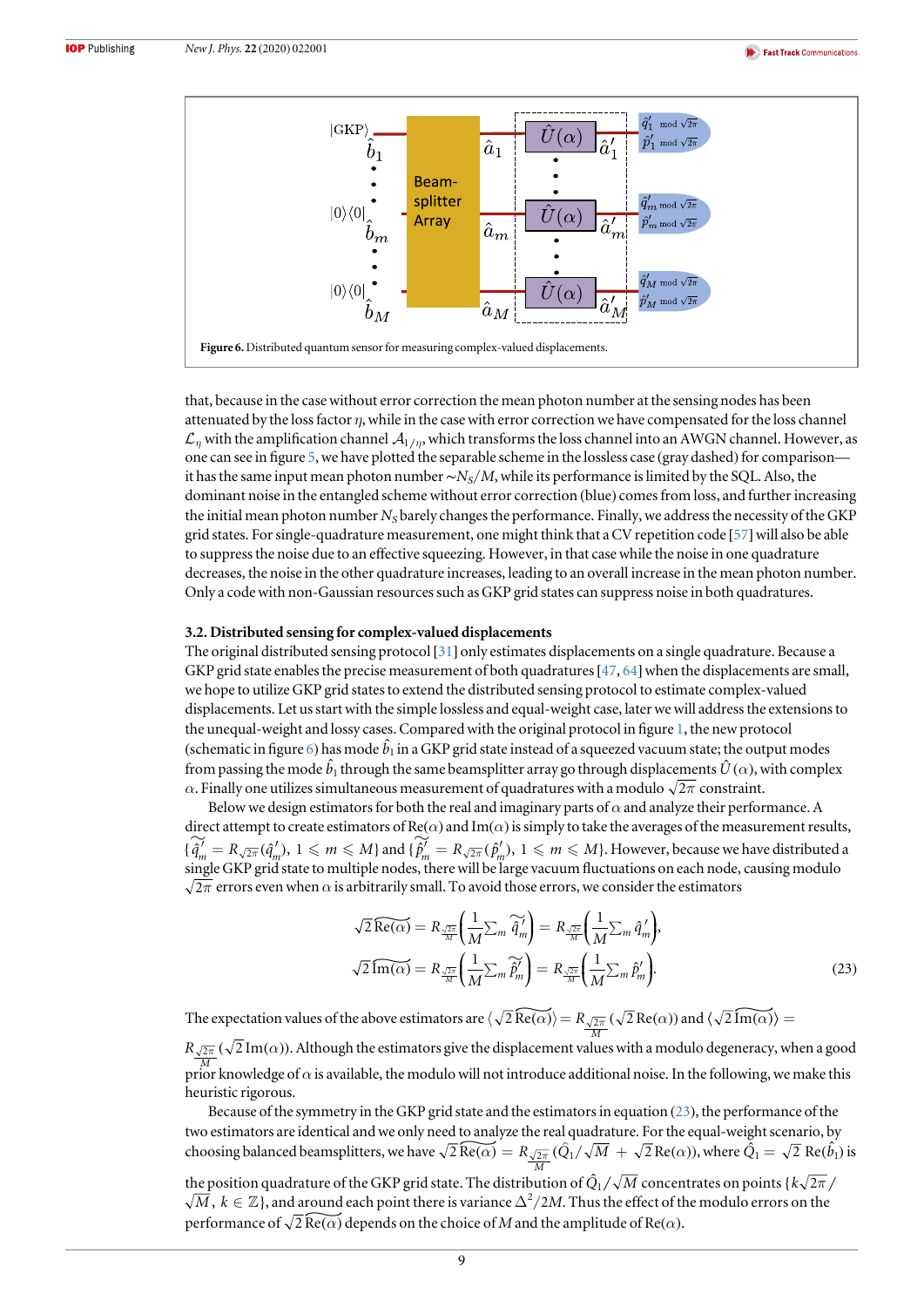A special case is when  $\text{Re}(\alpha) = 0$  and M is a square of an integer, i.e.  $M = J^2$ ,  $J \in \mathbb{Z}$ . In this case, the PDF of A special case is when Re( $\alpha$ ) = 0 and M is a square of an integer, i.e.  $M = J^2$ ,  $J \in \mathbb{Z}$ . In this case, the PDF of the estimator  $\sqrt{2}$  Re( $\alpha$ ) is peaked around zero with variance  $\Delta^2/2M$ . In general, if M is no then after the modulo the PDF can concentrate on various peaks across the range of  $[-\sqrt{2\pi}/\sqrt{M}, \sqrt{2\pi}/\sqrt{M}]$ and cause extra noise. To avoid the extra noises, since  $M$  is chosen by design in a sensor network, we can indeed ensure M to be a square of an integer.

However, we still need to address the noise introduced by  $\sqrt{2}$  Re( $\alpha$ ) being nonzero. We argue that when a good prior of  $\sqrt{2}$  Re( $\alpha$ ) is available, the estimator can increase the precision as if  $\sqrt{2}$  Re( $\alpha$ ) is zero. A good prior is often possible when the parameter estimation process has multiple steps. Upon obtaining the prior estimation  $q_{\text{prior}}$  in the first step, one can apply a displacement  $\hat{U}(-q_{prior}/\sqrt{2})$  at each node before the next measurement. Here  $q_{prior}$ is the prior estimator's result, which we assume to obey a Gaussian distribution  $\mathcal{N}[\sqrt{2} \; \text{Re}(\alpha),\ \sigma^2_{\text{prior}}]$ , with mean  $\overline{2}$  Re( $\alpha$ ) and variance  $\sigma^2_{\rm prior}$ . The second measurement result  $q_{\rm GKP}$  will obey  $\mathcal{N}[\sqrt{2}$  Re( $\alpha$ )  $-q_{\rm prior}$ ,  $\Delta^2/2M$ ] up to the mod  $\sqrt{2\pi}/M$  constraint. Because of the additional displacement, without loss of generality we can assume  $Re(\alpha) = 0$ . To combine the prior with the new measurement result, we construct the new estimator

$$
\mathcal{E}_{\zeta} = (1 - \zeta)q_{\text{prior}} + \zeta(q_{\text{GKP}} + q_{\text{prior}}) = \zeta q_{\text{GKP}} + q_{\text{prior}},\tag{24}
$$

where ζwill be chosen to minimize the combined variance.

Now let's evaluate the performance of this estimator. First, it is easy to see that the estimator is unbiased, i.e.  $\langle \mathcal{E}_\zeta \rangle = 0$ . Denote  $c_M = \sqrt{2\pi / M}$ ,  $k_{\pm} = k \pm 1/2$ , and  $\langle f(q_{\text{prior}}, x) \rangle_k$  as the average over the prior and measurement outcome in the range of  $[k_{\text{max}}, k_{\text{max}}]$ , i.e.

$$
\langle f(q_{\text{prior}}, x) \rangle_k = \int dq_{\text{prior}} P_{\mathcal{N}[0, \sigma_{\text{prior}}^2]}(q_{\text{prior}}) \int_{k_{\text{c}}/M}^{k_{\text{c}}/M} dx \ P_{\mathcal{N}[-q_{\text{prior}}, \Delta^2/2M]}(x) f(q_{\text{prior}}, x). \tag{25}
$$

The overall variance can be obtained through  $(\delta \mathcal{E}_{\zeta})^2 = \sum_{k=-\infty}^{\infty} \langle [ \zeta (x - k \zeta_M) + q_{\text{prior}} ]^2 \rangle_k = \sigma_{\text{prior}}^2 + \zeta^2 V_1$  $+ 2\zeta V_2$ , where the outcome variance  $V_1 = \sum_{k=-\infty}^{\infty} \langle (x - k c_M)^2 \rangle_k$  and the cross correlation  $V_2$  $\sum_{k=-\infty}^{\infty} \langle (x-k\epsilon_M) q_{\rm prior} \rangle_k$ . It is easy to see that the minimum variance, achieved at  $\zeta^* = -V_2/V_1$ , equals

$$
(\delta \mathcal{E}_{\zeta}^{\star})^2 = \sigma_{\text{prior}}^2 - V_2^2 / V_1. \tag{26}
$$

We can see that the variance decrease  $V_2^2/V_1$  is large when the variance of the outcome is small and the cross correlation is large. With the overall precision in hand, to characterize the precision of the second measurement  $\delta q_\eta^{\rm GKP}$ , we calculate the Fisher information increase  $1/(\delta q_\eta^{\rm GKP})^2=1/(\delta {\cal E}_\zeta^{\star} )^2-1/\sigma_{\rm prior}^2$ , thus the effective measurement rms precision

$$
\delta q_{\eta}^{\text{GKP}} = \sigma_{\text{prior}} \sqrt{\frac{\sigma_{\text{prior}}^2}{V_2^2 / V_1} - 1}.
$$
\n(27)

To evaluate the precision, we will consider  $\sigma_{\text{prior}}^2 = k_{\text{prior}}/4M^2n_S$  with various  $k_{\text{prior}}$ . As shown in figure [7,](#page-11-0) we do see a Heisenberg-scaling precision, regardless of the different values of  $k_{\rm prior}$ . Especially, when  $k_{\rm prior} \sim 1$ , we see a good agreement with the performance without the modulo  $\sqrt{2\pi}$  complication,  $\delta q_\eta^{\rm GKP}\sim 1/(2M\sqrt{n_S})$ .

Finally we address the loss issue and possible generalizations. When there is loss, one can utilize the CV error correction schemes to mitigate the loss, similar to the scheme analyzed in section [3.1.](#page-7-0)

Due to the constraints from the modulo operations, we are restricted to the equal-weight scenario in the previous analysis. The generalization to the unequal-weight scenario is possible, at the cost of introducing excess noises. Suppose we keep the beamsplitters balanced and the post-processing in the estimator the same as in figure [6](#page-9-0); we can still tune the weights { $w_m$ ,  $1 \leq m \leq M$ } by concatenating each displacement unitary with a suitable loss or amplification channel. Consider the rescaled weights, { $k_m \equiv M w_m$ ,  $1 \leq m \leq M$ }, with the normalization  $\sum_{m=1}^M k_m=M.$  When  $k_m>1,$  one can apply a loss  $\mathcal L_{1/k_m^2}$  and a gain  $\mathcal A_{k_m^2}$  such that the combined channel

$$
\mathcal{A}_{k_m^2} \circ \hat{U}(\alpha_m) \circ \mathcal{L}_{1/k_m^2} = \Phi_{\sqrt{k_m^2 - 1}} \circ \hat{U}(k_m \alpha_m), \tag{28}
$$

where the notation  $\hat{U}(\cdot)$  is now a unitary displacement channel. When  $k_m< 1,$  one can apply a gain  ${\cal A}_{1/k_m^2}$  first and then loss  $\mathcal{L}_{k_m^2}$ , such that the combined channel

$$
\mathcal{L}_{k_m^2} \circ \hat{U}(\alpha_m) \circ \mathcal{A}_{1/k_m^2} = \Phi_{\sqrt{1-k_m^2}} \circ \hat{U}(k_m \alpha_m). \tag{29}
$$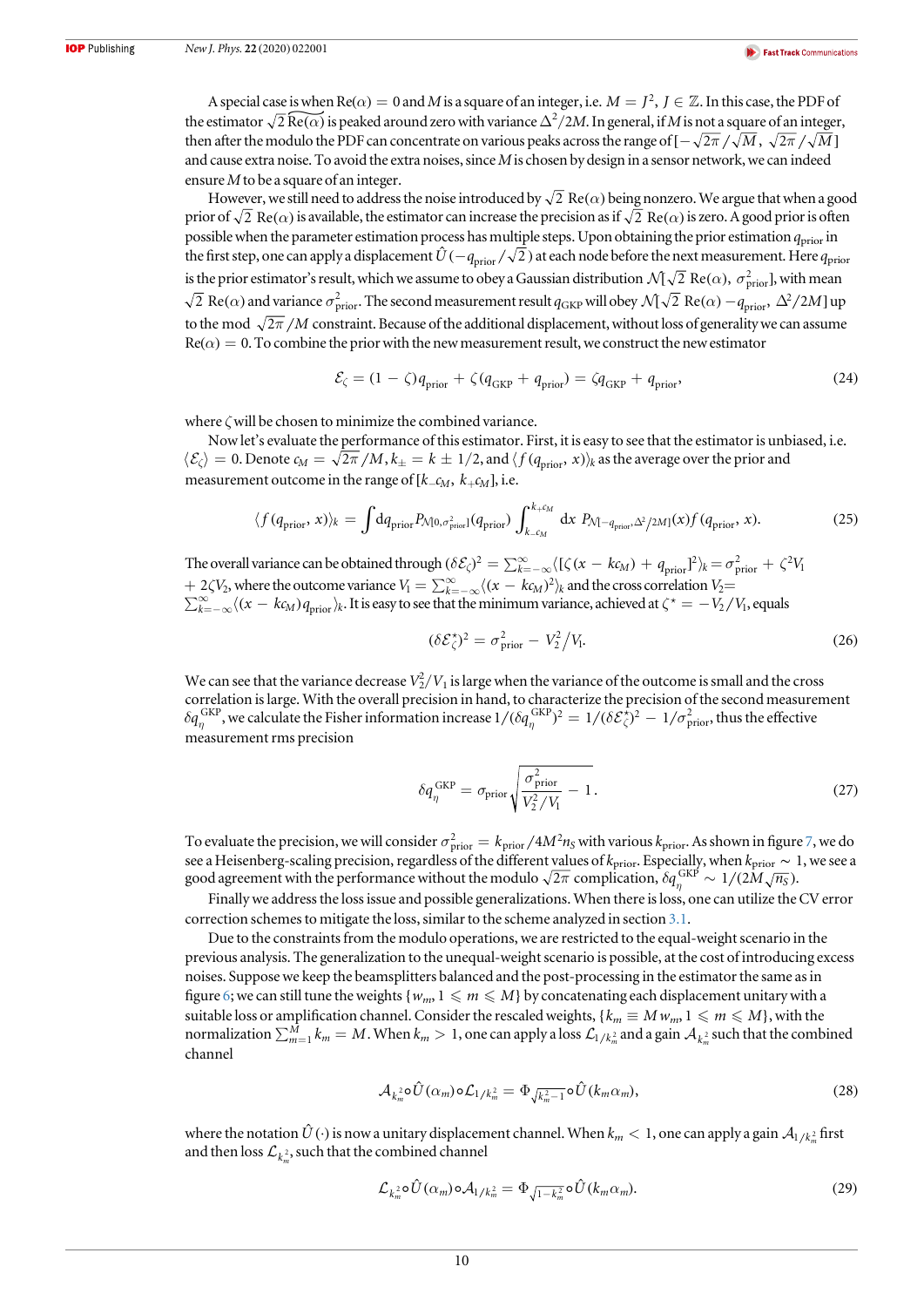<span id="page-11-0"></span>

With the above equivalence relation, afterwards an equal-weight addition of the measurement results will give the correct weighted average of displacements, up to some overall noise with variance  $\sum_{m=1}^M\!|k_m^{\,2}-1|/M.$ 

## 4. Discussion

In principle, CV error correction codes such as GKP-stabilizer codes may be used to enhance the reliability of any protocol that makes use of CV quantum information. In this paper, wefocus on the enhancement of distributed sensing tasks that can be achieved with CV error correction, providing a detailed evaluation of the effectiveness of GKP-stabilizer codes used for this purpose. When used for distributed sensing of CV displacements, the GKPstabilizer code with six iterations (level  $n = 7$  code) reinstates Heisenberg-scaling of precision up to about 10<sup>2</sup> nodes for transmissivity  $\eta \geq 0.95$ , while the Heisenberg scaling is destroyed entirely when no error correction is used. Since the GKP grid state enables simultaneous precise measurements of small displacements on both quadratures, we also use it to extend the distributed sensing protocol from single-quadrature displacements to displacements of both quadratures.When good prior information is available, simultaneous Heisenberg scaling of rms estimation errors on both quadratures can be achieved for the equal-weight case.

Three future directions are worth pointing out. First, there is roomfor improvement on the conversion from a pure loss channel to an AWGN channel in section [2](#page-3-0). During the amplification, part of the information about the input state is stored in the environment mode, and it might improve performance if the environment mode is used in the decoding process as well. It will also be worthwhile to investigate whether using CV error correction in quantum repeaters will improve their performance against loss. Finally, our methods can be applied to sensing other parameters, such as a weighted average of phases, where we expect similar enhancements of performance.

## Acknowledgments

We acknowledge Kyungjoo Noh and Sisi Zhou for discussions. We acknowledge support from the University of Arizona, ARO (W911NF-19-1-0418), ONR (N00014-19-1-2189), ARO-LPS (W911NF-18-1-0103), NSF (PHY-1733907), ARL-CDQI (W911NF-15-2-0067), ARO (W911NF-18-1-0020, W911NF-18-1-0212), ARO MURI (W911NF-16-1-0349), AFOSR MURI(FA9550-15-1-0015, FA9550-19-1-0399), DOE (DE-SC0019406), NSF (EFMA-1640959, OMA-1936118), and the Packard Foundation (2013-39273). The Institute for Quantum Information and Matter is an NSF Physics Frontiers Center. QZ acknowledges the hospitality of the Yale Quantum Institute during the completion of the paper.

# ORCID iDs

Quntao Zhuang @ [https:](https://orcid.org/0000-0002-9554-3846)//orcid.org/[0000-0002-9554-3846](https://orcid.org/0000-0002-9554-3846) Liang Jiang the [https:](https://orcid.org/0000-0002-0000-9342)//orcid.org/[0000-0002-0000-9342](https://orcid.org/0000-0002-0000-9342)